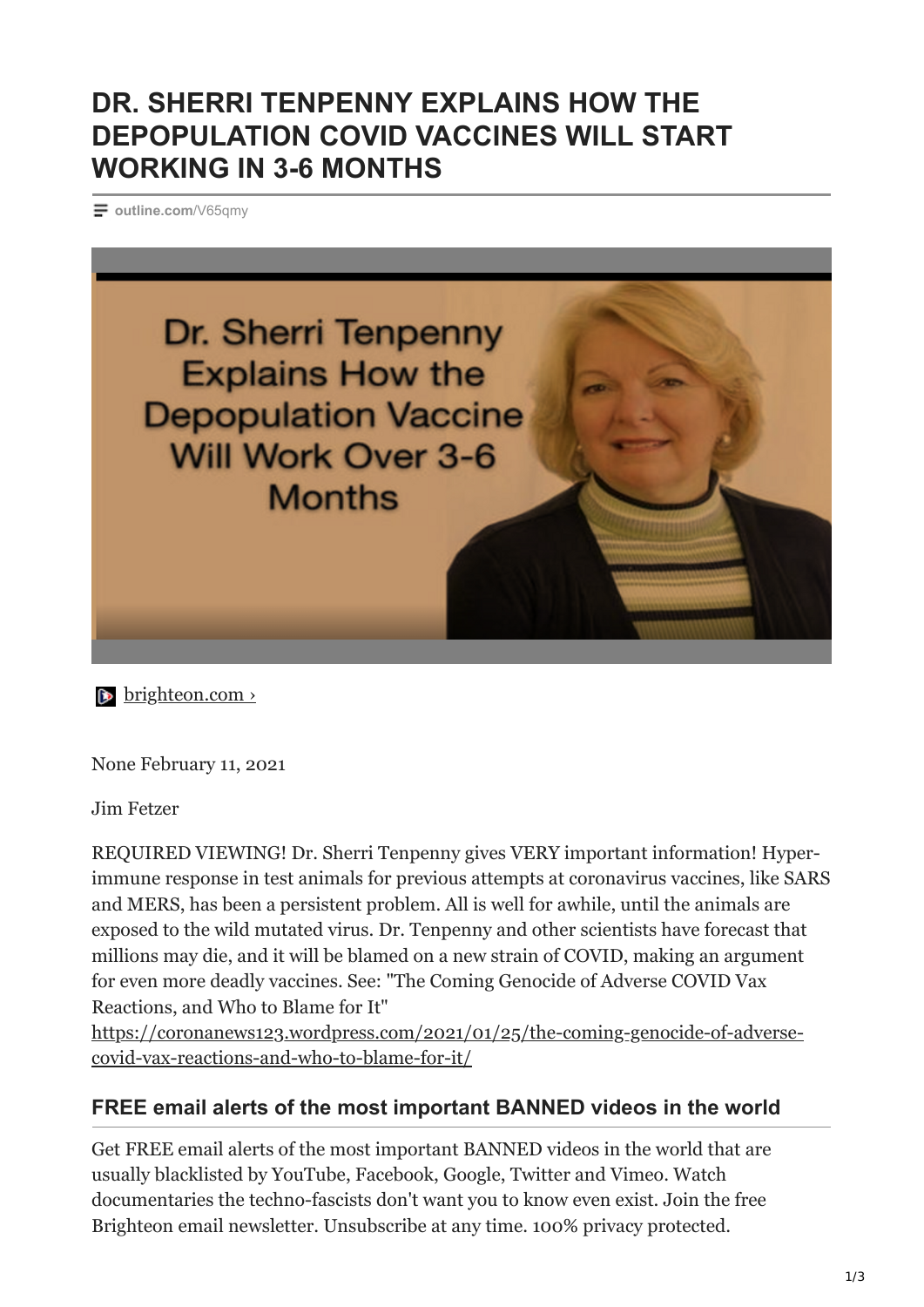*The views and opinions expressed in this video do not necessarily represent the views of Brighteon or its affiliates.*